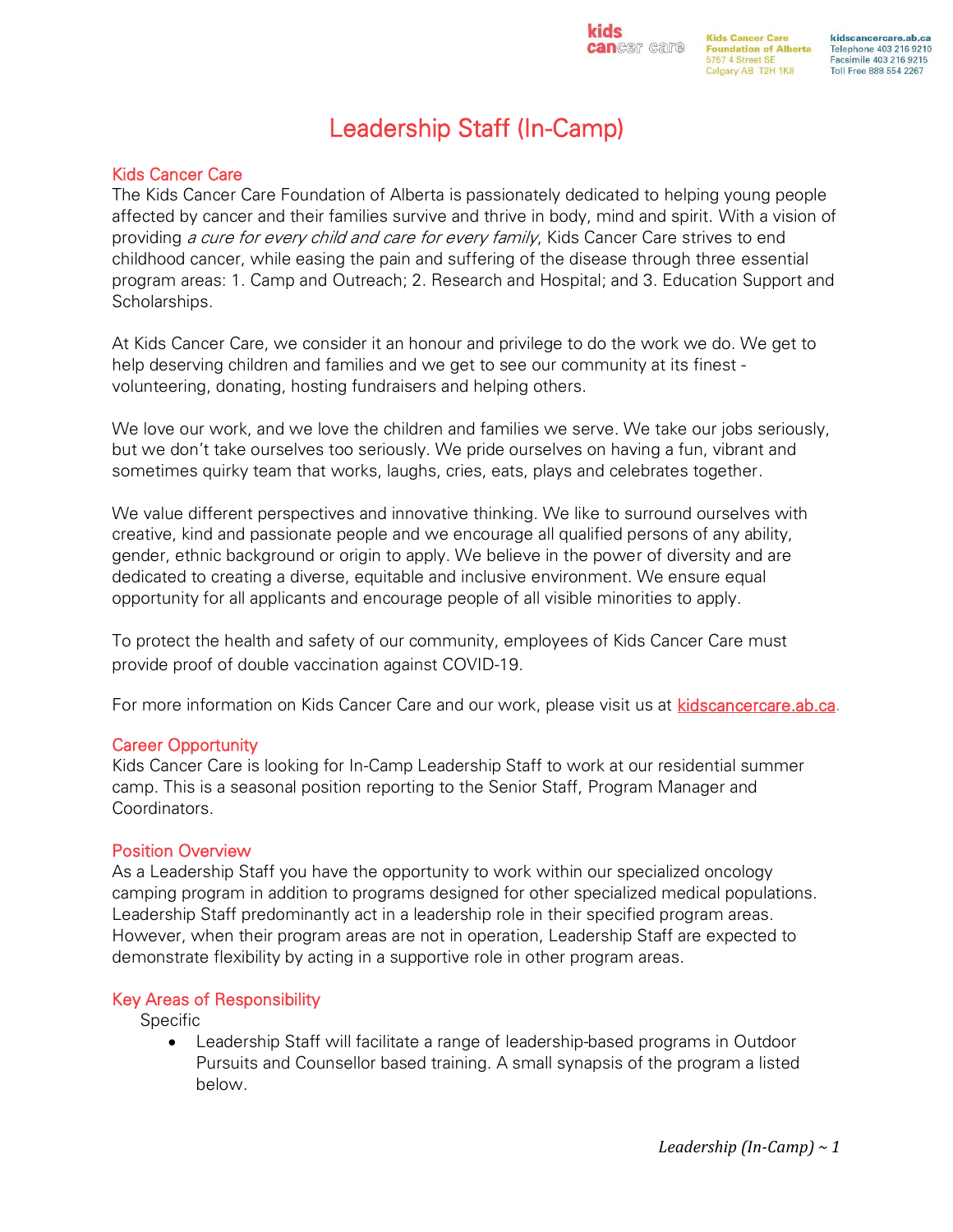5757 4 Street SE

- SunChaser- youth learn a new set of skills and sense of adventure. The program focuses on developing "soft' skills", such as communication with peers and patience. In addition, a sense of community and citizenship through team building exercises and activities.
- Leadership Development Program trains teenagers to take on leadership roles at camp, teaching them about the importance of camper safety, communication, and teamwork.

## General

- Positively contributing to Camp Kindle by working well with all members of the camp community
- Completing initial training and engaging in ongoing training provided by the Camp Program Manager and the Camp Program Coordinator
- Actively working to develop personal and professional skills
- Accepting and incorporating constructive feedback
- Practicing Camp Kindle's three pillars of respect: 1) respect for self, 2) respect for others, and 3) respect for the environment
- Acting in the best interest of participants
- Attending and contributing to weekly staff meetings
- Participating in site set-up, cleaning, and organization before and after camp groups
- Assisting with other camp programs as needed
- Ensuring campers, guests, staff, and volunteers are safe in programs and in the workplace
- Ensuring all standards and policies are in place and followed (Standard Operating Procedures, ACA Guidelines, COCA Guidelines, OHS Legislation, etc.)

# Education and Certifications

• Post-secondary education in a relevant field an asset.

# Other Requirements

- First Aid and CPR-C Certification including AED;
- Up-to date police check;
- Prior summer camp experience an asset;
- Wilderness first aid is an asset;
- NLS is an asset

# Start Dates

- Spring April  $25<sup>th</sup> 2022$
- Summer June  $26<sup>th</sup> 2022$
- Fall August  $29<sup>th</sup> 2022$

# **Applications**

To apply please follow the link:<https://kidscancercarestaff.campbrainstaff.com/>

If you have any further questions please contact Ben Pointer, Program Manager at bpointer@kidscancercare.ab.ca